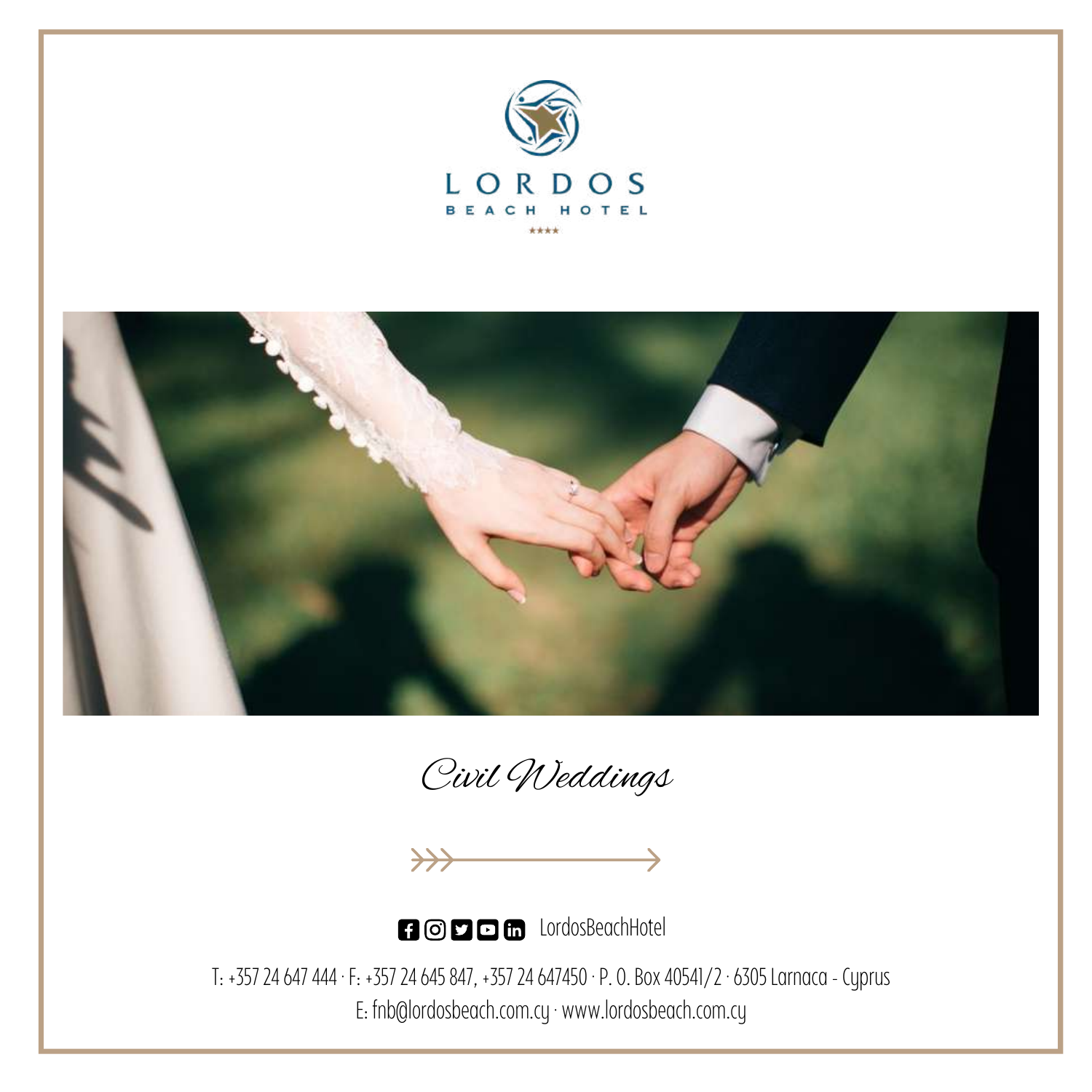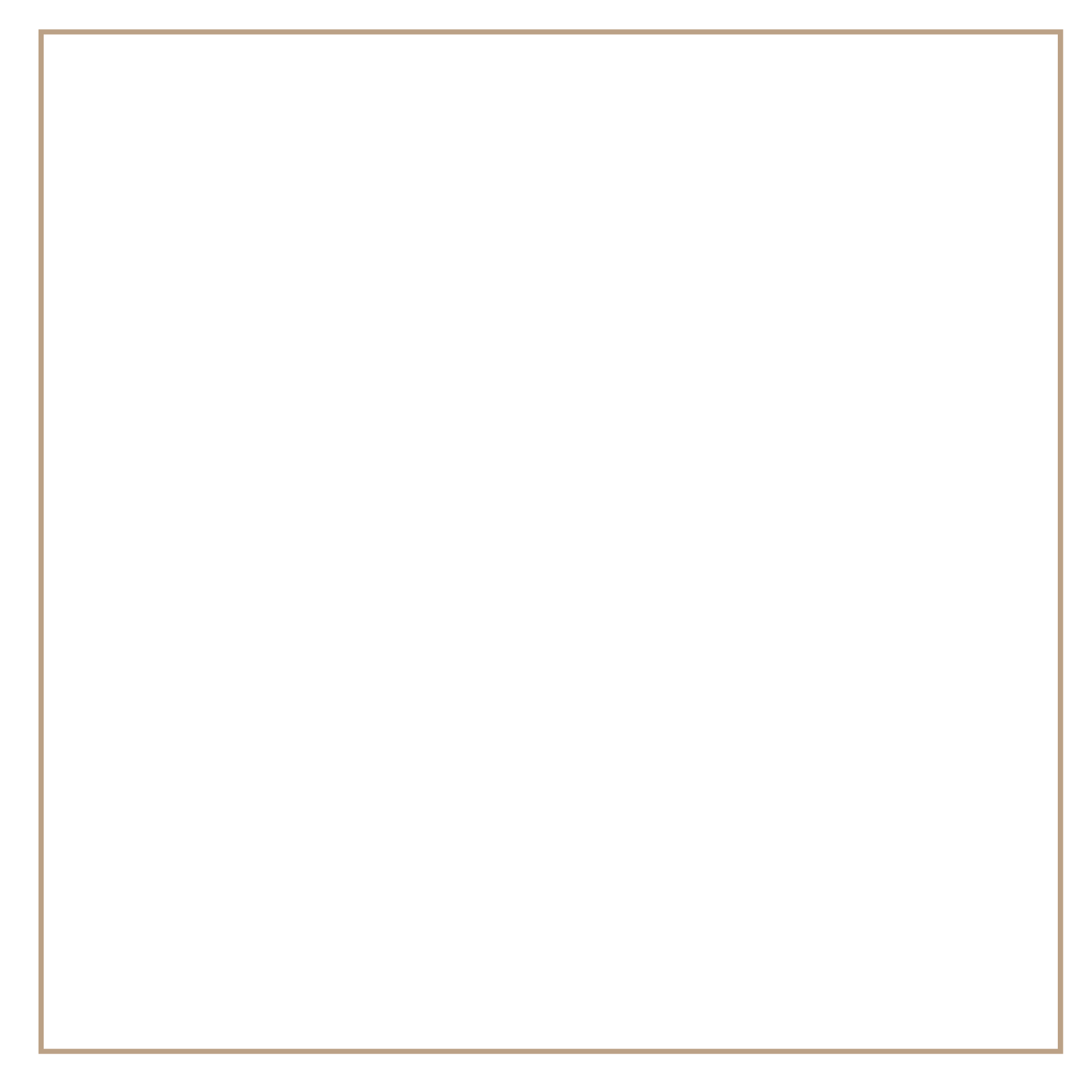#### CAbout, CMA

# Experience the Lordos Elegance

Where the sunshine is everlasting, and the sea a Mediterranean blue, to a smile as warm and welcoming as the sun itself. Surround yourself in a truly unique environment of exquisite flowers and cool waterscapes. Here your every request is granted with pleasure.

Set in a location that gently unites land with sea. The Lordos Beach Hotel ranks among the most prestigious hotels on the island. This, coupled with service that is as discreet as it is attentive, makes this hotel the natural holiday choice.





Rooms:

Located on a private beach of Larnaka Bay, Lordos Beach Hotel & Spa offers rooms with a balcony featuring side views of the Mediterranean Sea. All rooms and suites of Lordos Beach Hotel & Spa have air conditioning, mini fridge, and satellite TV. Some rooms have a private garden with wooden deck.

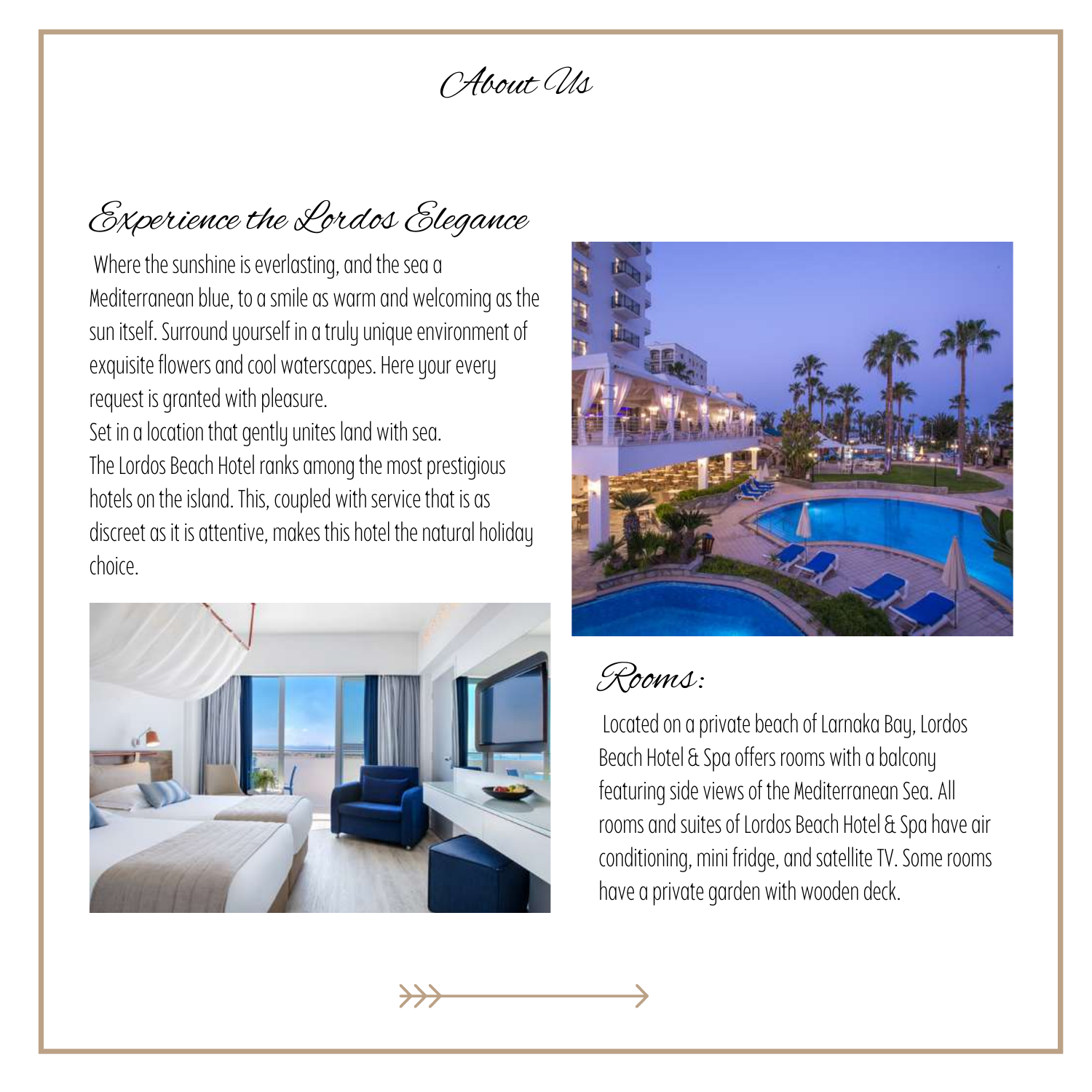#### lordos.com.cy

### What we provide to you:

Discover the perfect recipe for relaxation at the Lordos Beach Hotel. Soak up the sun on the beach or enjoy a cooling dip in one of the beautiful cascading pools with outdoor Jacuzzi. As one of the leading 4 star hotels in Cyprus, the hotel is ideally located on the sandy beach of Larnaka, close to both the Larnaka International Airport and the City Center. The Lordos Beach Hotel combines first class accommodation good food and excellent service, with a wide variety of entertainment - all complemented by a large range of leisure facilities and water sports.





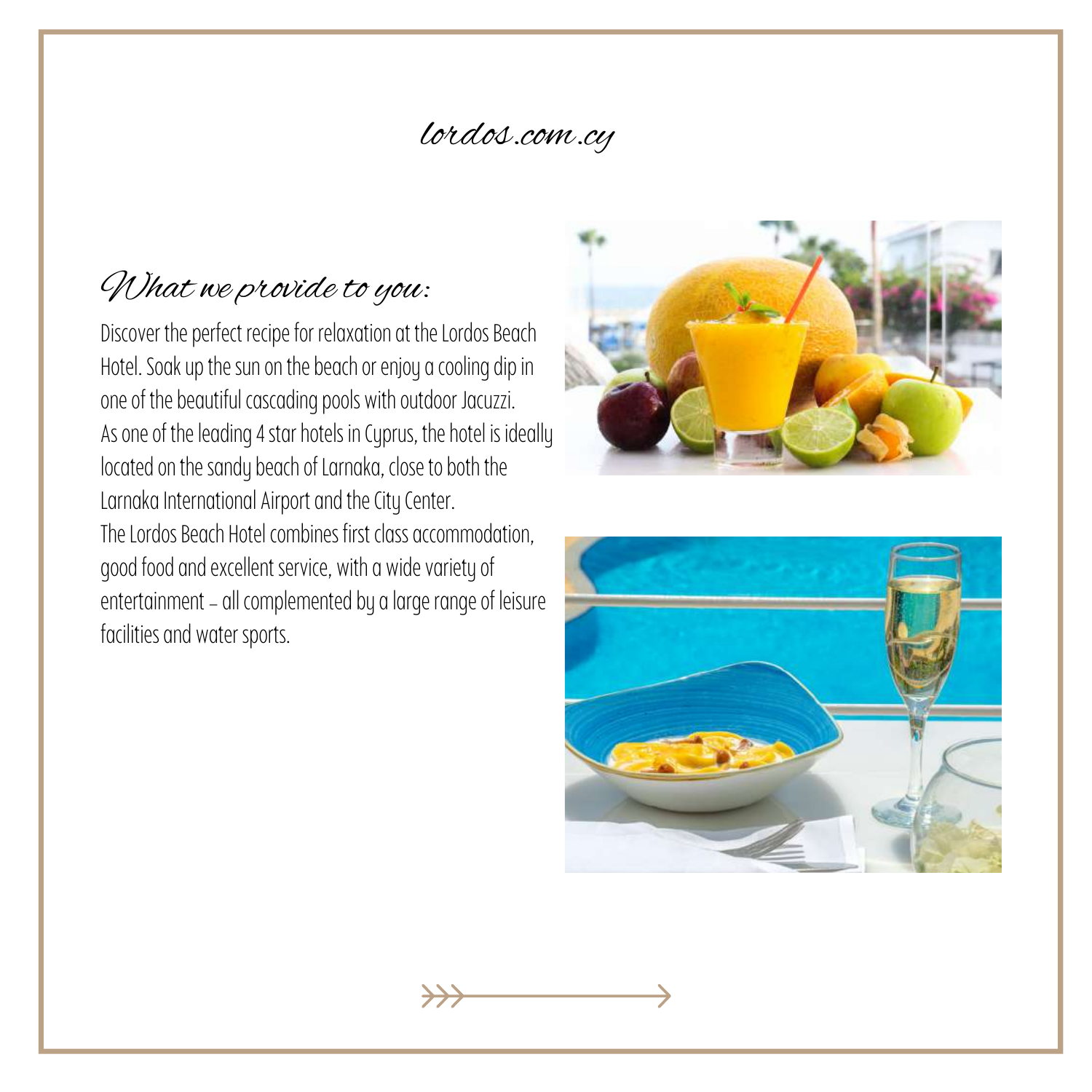

" Make this day an unforgettable one, to you and to all the people who will come to share with you , your new beginning".

 $\rightarrow$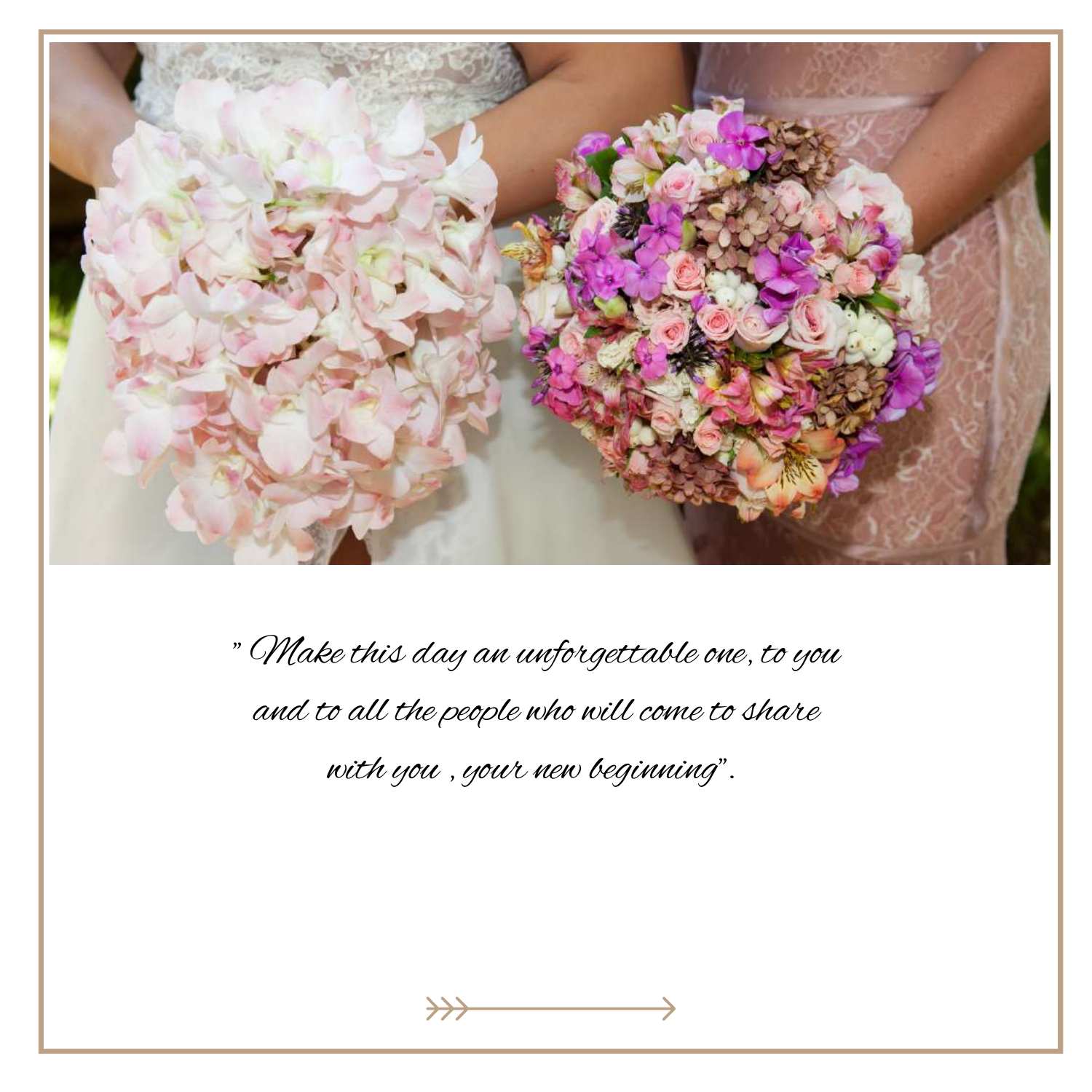Beach front and Garden area

Venue Rental Cost : € 400.00

- White carpet for corridor
- Registration table  $\bullet$
- chairs  $\bullet$
- sound system with background music, wireless microphone and technical support.
- champagne for the couple.

NOTE: This area could be used after 18:00hrs . This Area could be used also for private dinners up to 100 people. (June, July & August excluding)



 $\rightarrow$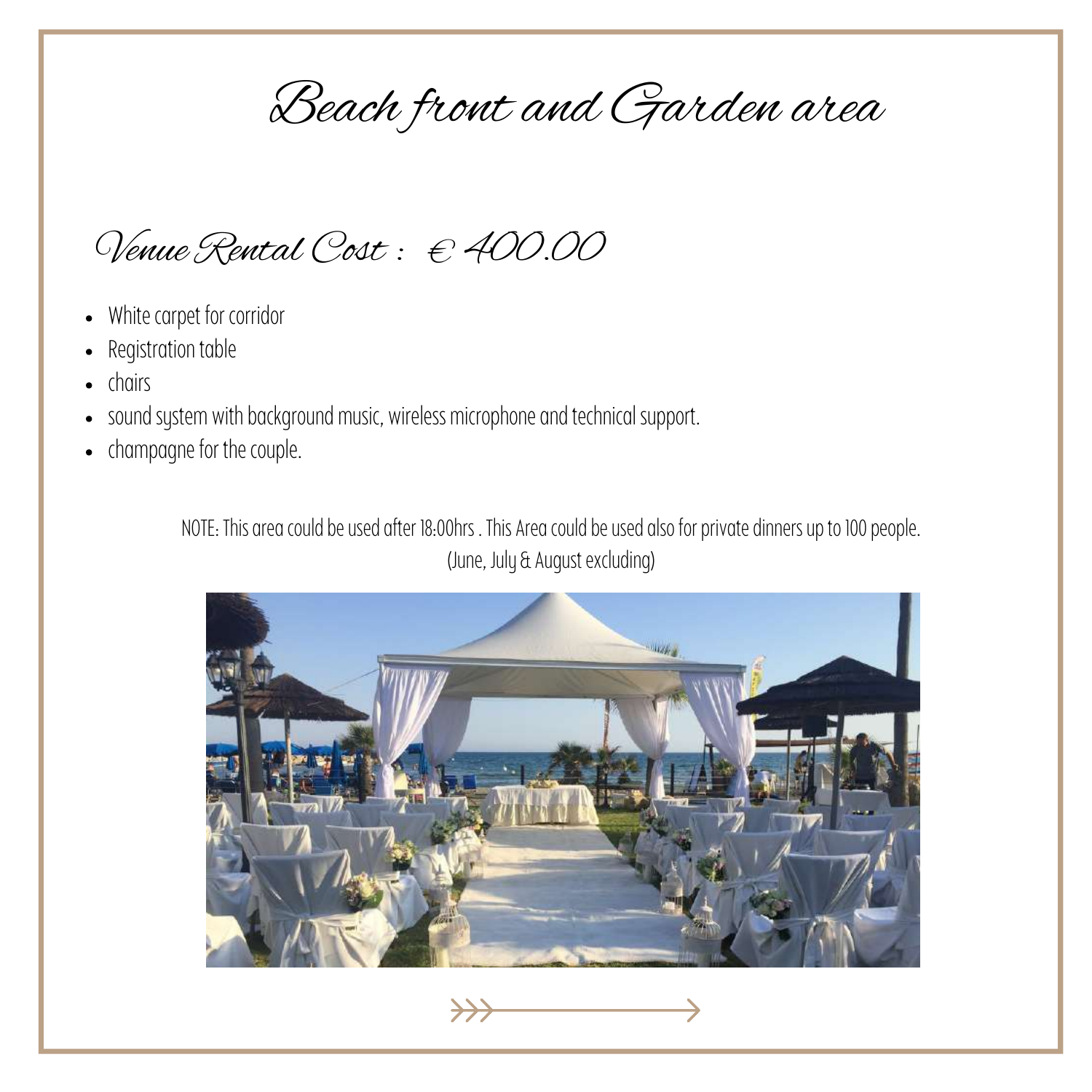Wedding Services

Wedding Cakes :

- 1 tier white glaze cake : €120.00
- 2 tiers white glaze cake .€180.00
- 3 tiers white glaze cake: €240.00

Flowers :

- Bridal bouquet with fresh roses : €100.00
- Flower arrangement on the registration table with fresh roses :€80.00
- Flowers arrangement for the wedding ceremony with fresh roses (2 stands): €350.00

 $\leftrightarrow$ 

- Flower centerpieces from :€50.00
- Chair bouquet : €10.00

Note: For any special color of flower orders must be place 3 weeks before the wedding.

Music :

- $-DL$   $\neq$  350.00
- $\bullet\quad$  Violin (2hrs)  $:£250.00$
- Saxophonist (2hrs) : €250.00

Fireworks:

• 4 cold spark machines (stage effect) : €250.00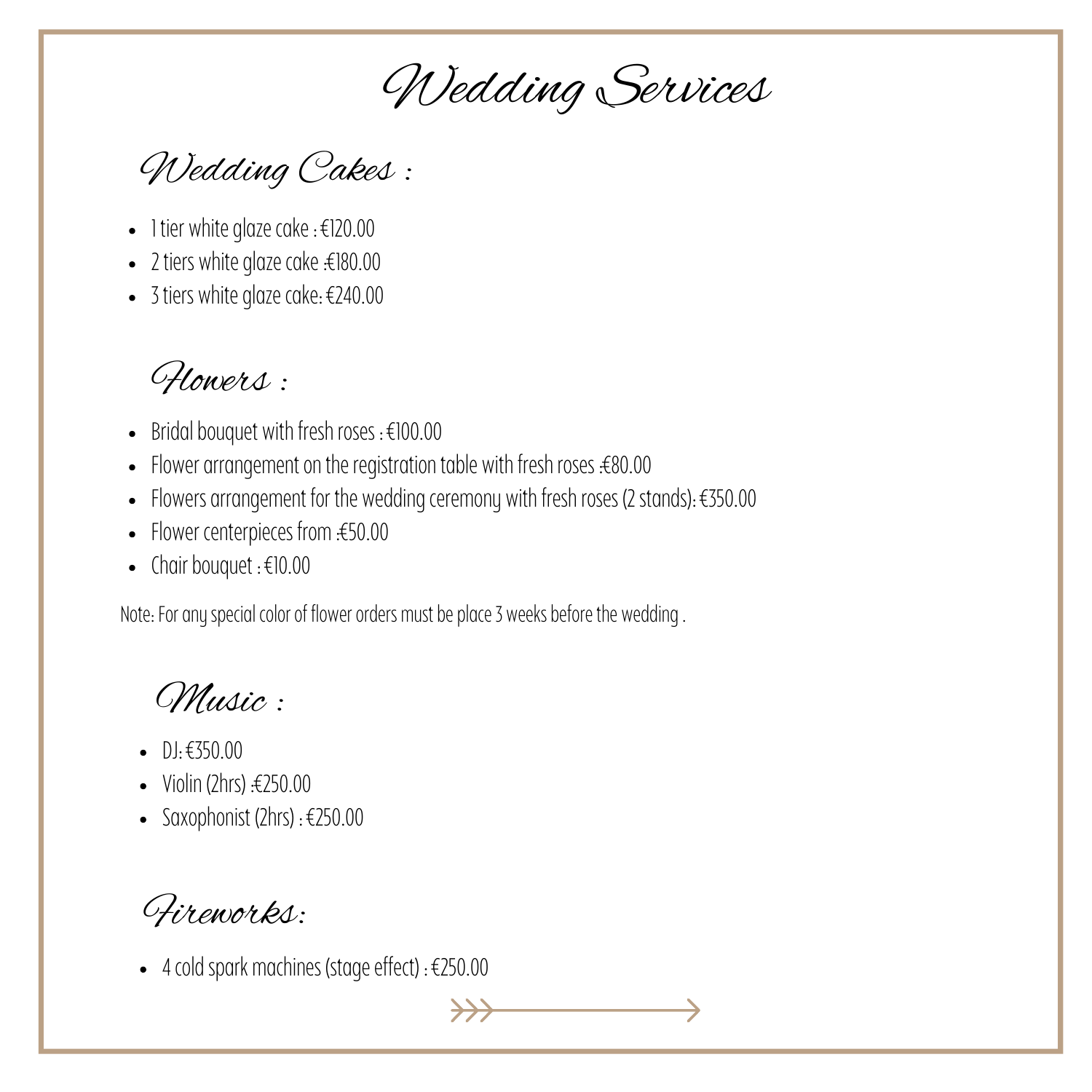Photographer/ Videographer :

- 2 hrs basic photography: €400.00
- 4 hrs photography .€800.00
- Full day photography (7hrs) : €1100.00
- 4 hrs videography and photography : €1500.00
- Fully day photography and videography: €2000.00

Note: All photos edited and given on USB and online personalized gallery to share with friends and relatives.

Adds On :

- $\bullet$  Fxtra Hour  $\cdot$   $\neq$ 100.00
- Drone: €250.00
- Digital Album, high quality up to 80 photos and 20 sheets 20X 20: €150.00

Note: Postage and album box is not included.

Hairdresser / Make up artist services:

• You can contact our Spa Department for appointments.

Wedding Treats:

- Room upgrade (subject to availability) for the wedding couple
- Complementary Sparkling wine and s platter of seasonal fruit in a room on wedding day.

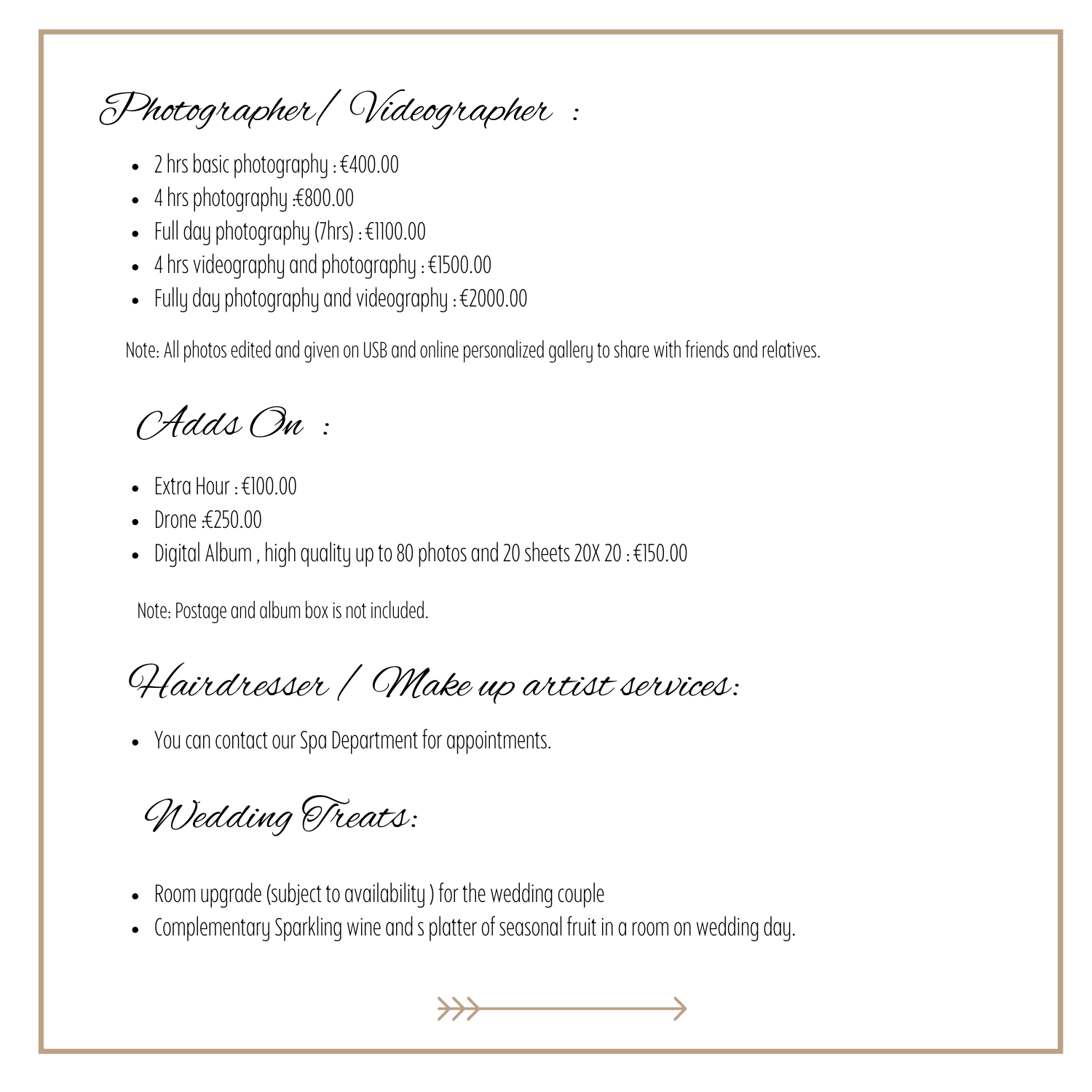Important Notes:

Children from 4yrs to 12yrs are charged half price. We cater for quests with special dietary needs.

A variety of special Gala Dinner menus available. We can always tailor menus according to your own need and desires.

## Cancellation Policy :

- Please note that a 30% deposit is required in order to consider a reservation confirmed and quaranteed.Until such time as a deposit is received the Hotel reserves the right to release any provisional reservation without any prior notice.
- Deposits are non-refundable.

# Venues :

- Oceanis Restaurant : Available to accommodate up to 280 people.
- Ocean Deck Lounge: If you prefer a private corner, Ocean Deck Lounge overlooking the whispering Mediterranean Blue can be reserved, just for you! Available to accommodate up to 80 people.
- Garden Area: Looking forward the sea, a unique outlet able to accommodate up to 120 people.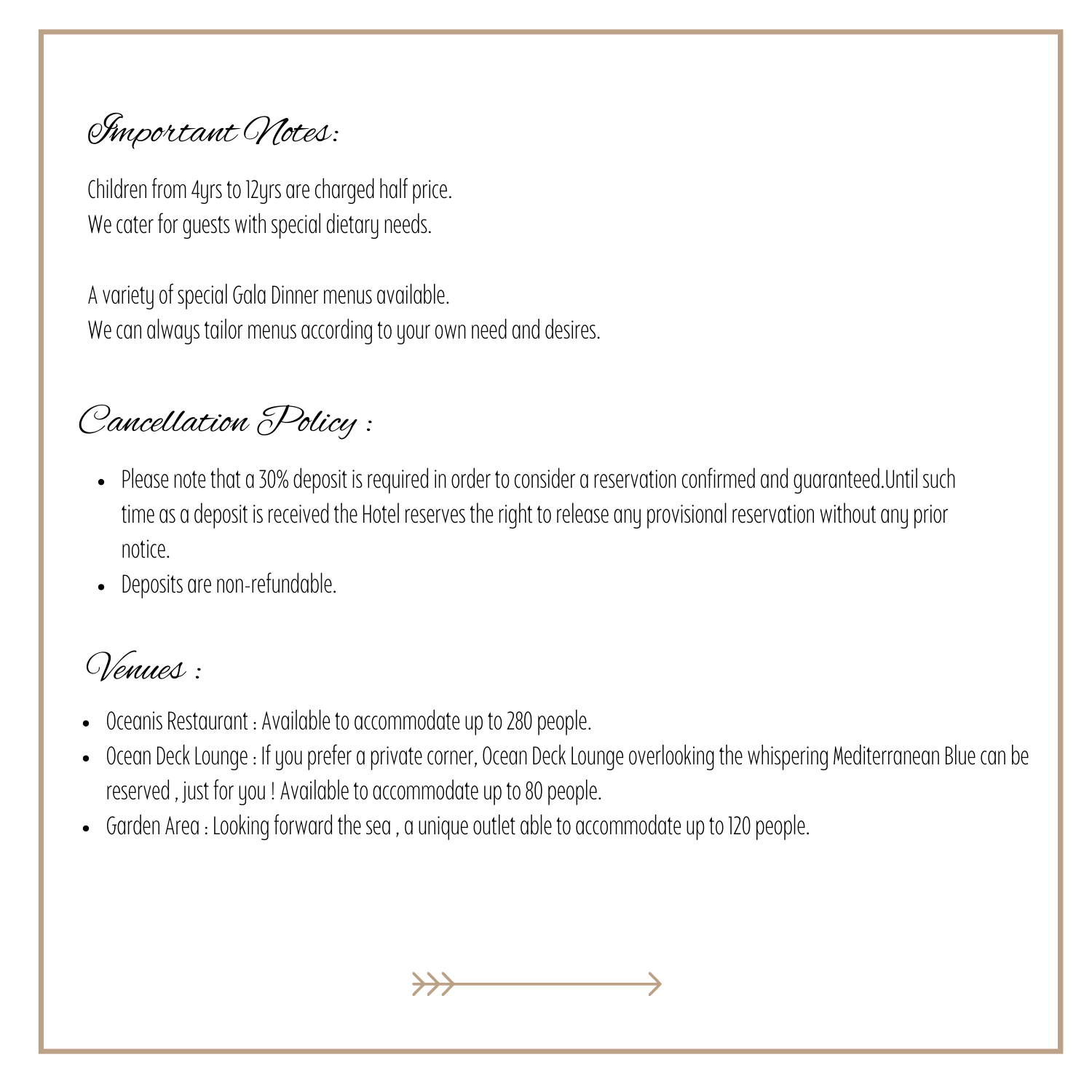

Refreshing Salads

TunaTatakiSalad AvocadoandCrabSalad Caesar Salad with Chicken RucolaSalad Slices Tomatoes, Cucumber Tomato Fetta with Oregano Village Salad Tabbouleh Served with Smoked Salmon and Lavash Pita Bread Pickled Vegetables Mixed Seafood Salad Italian Pasta Salad with Shrimps Tzantziki, Tahini

Mirror Displays

Italian Antipasto, Smoked Mackerel.

€48.00perpersonincludinglocal FreshFruit Display drinks served by glass. Above menu could be arranged for minimum 30 persons.

Ant Stems Selection

Grill Beef Tenderloin Live Cooking Lamb Giaourtloun Live Cooking Marinated Chicken Thais Pane Served with Thai Sauce Wild Rice Spring Potatoes with Thyme, Rosemary & Garlic Salmon with Chives Sauce Linguini/Tomato Cherry and Bay Leaves Grill Asparagus Corn on the cop and Red Peppers Prawns with Ouzo & Fennel Creamed

Bread Corner

Selection of fresh baked breads and rolls.

Desserts

Chocolate Cake, Banana Salted Caramel Tart, Chocolate Profiterole. Crème Brule. Pistachio Cake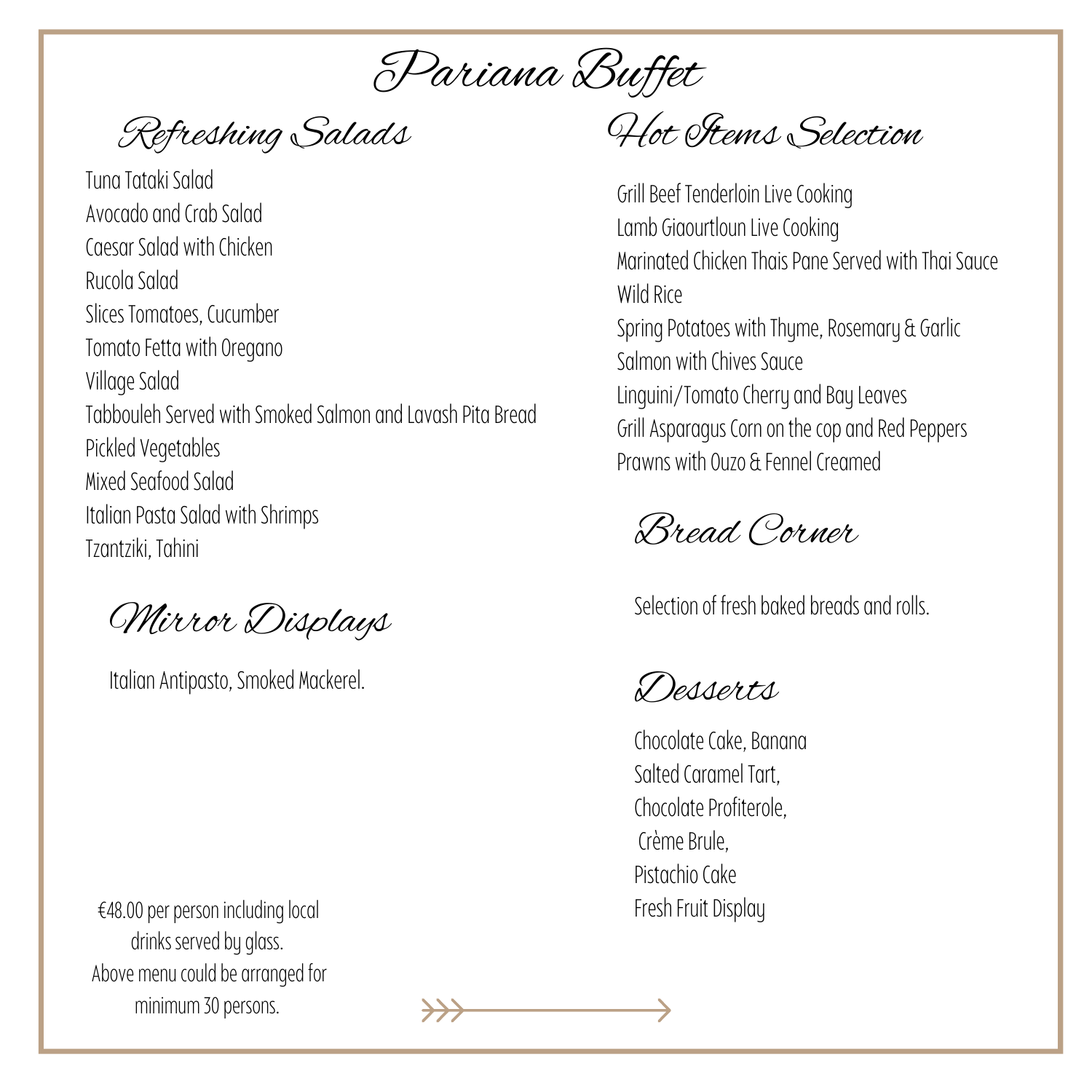Ofigenia Buffet

Refreshing Salads

Caesars salad with Prawns Rucola Salad with Octopus, Pomegranate and Orange Salad With Halloumi, Cherry Tomatoes, Cucumber. Pomegranate, Sumac and Parsley Green salad with blue cheese & orange Roca salad with sun dried tomatoes Potato Salad with Lobsters and Cocktail Souse Artichoke hearts with French dressing Salad with Orange, Avocado and Almonds Fillets GreekSalad Tzatziki, Houmous

Mirror Displays

Selected Italian and Cuprus Charcuterie Marinated Salmon & Mussels

Bread Corner

Selection of fresh baked breads and rolls.

€50.00 per person including local drinks served by glass. Above menu could be arranged for minimum 30 persons.

Alot Stems Selection

Rib Eye Beef Grilled (Live Cooking) Marinated Lamb Shops Grilled (Live Cooking) Grilled Halloumi (Live Cooking) Chicken Cajun Served With Pineapple Sauce Mongolian Pork Fillet Served With Red Cabbage RavioliStuffed WithFourCheese On A Tomato AndBasilSauce Rice With Vegetables Prawns With Bombay Curry And Mango Sauce Penne With Smoked Aubergine Creamy Sauce Garden Vegetables Stuffed Mushroom Pane Crispy Garlic Baked Potato Wedges

Carvery Station

Norwegian Salmon

Desserts

Red Velvet, Crème Brule, Peanut Butter Cake Apple Tart, Galaktompoureko, Baked Cheese Cake Pyramid of local sweet shoots Fresh fruit Display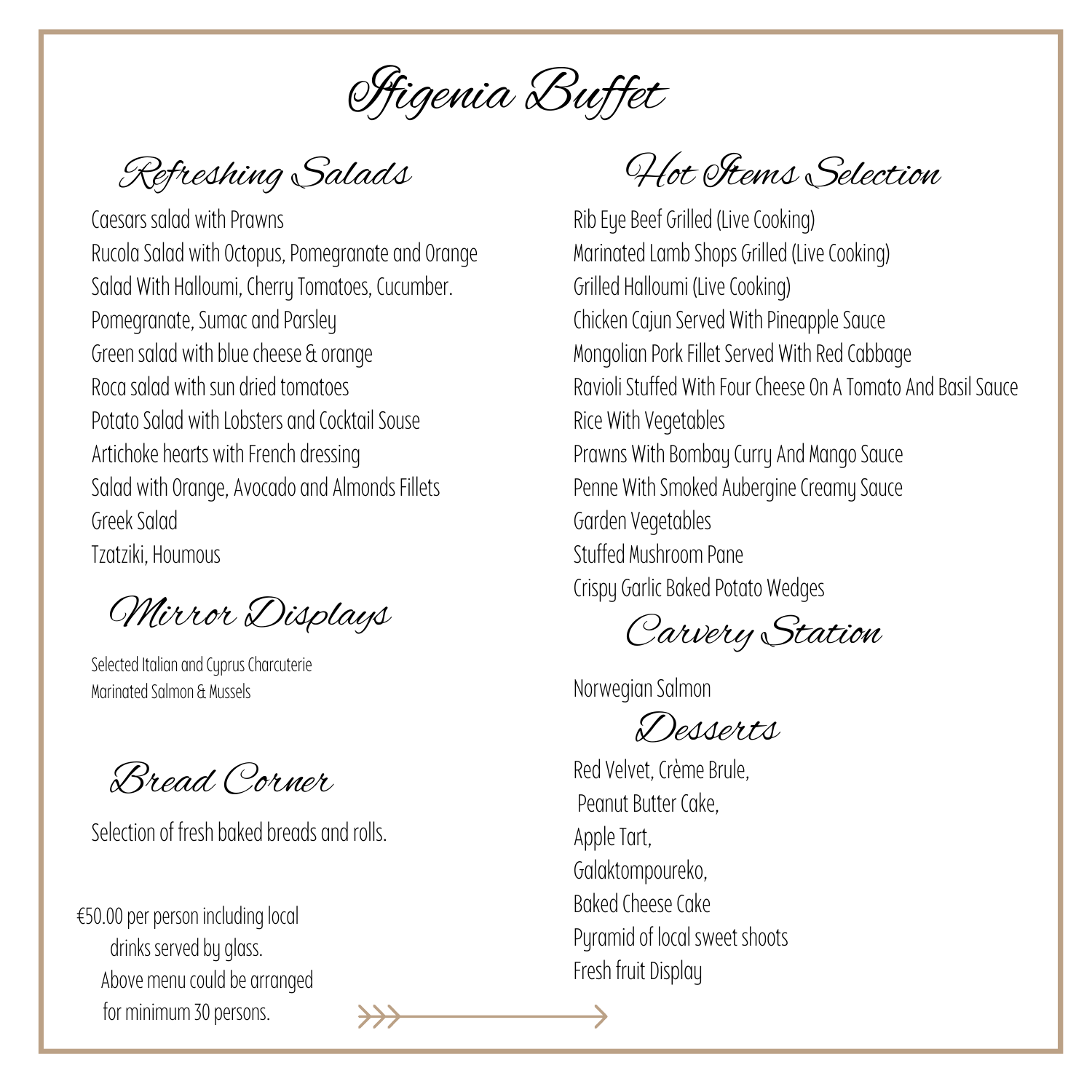BBQ Buffet

Refreshing Salads

Tabouli Salad Greek Salad (Tomato, Cucumber, Onion, Olives, Pepper and Fetta Cheese) Smoked Salmon Salad with Avocado & Green Salad Tzantziki Sweet Corn Dolmades Houmous/Tahini TunaSalad Potato Salad with Shrimps & Crab Sticks

Sushi

California, Filadelphia,Vegan and Maki Prawns Tempura

Bread Corner

Selection of fresh baked breads and rolls.

€60.00 per person including local drinks served by glass. Above menu could be arranged for minimum 30 persons.

Offems Selection

Grilled Mushrooms Corn on the Cob Stir Fried Rice with Vegetables Jack Potatoes or Roast Potatoes Spaghetti with Limoncello Cream Sauce and Chicken Grilled Vegetables or Steam Vegetables King Prawns with Ouzo and Cream

Live cooking in OFIR

Pork Belly Lamb Chops BeefSteak Halloumi ChickenThai LambKofta

Desserts

Panna Cotta Pavlova Peanut Butter Baked Cheese Cake Red Velvet Brownies Fresh Seasonal Fruit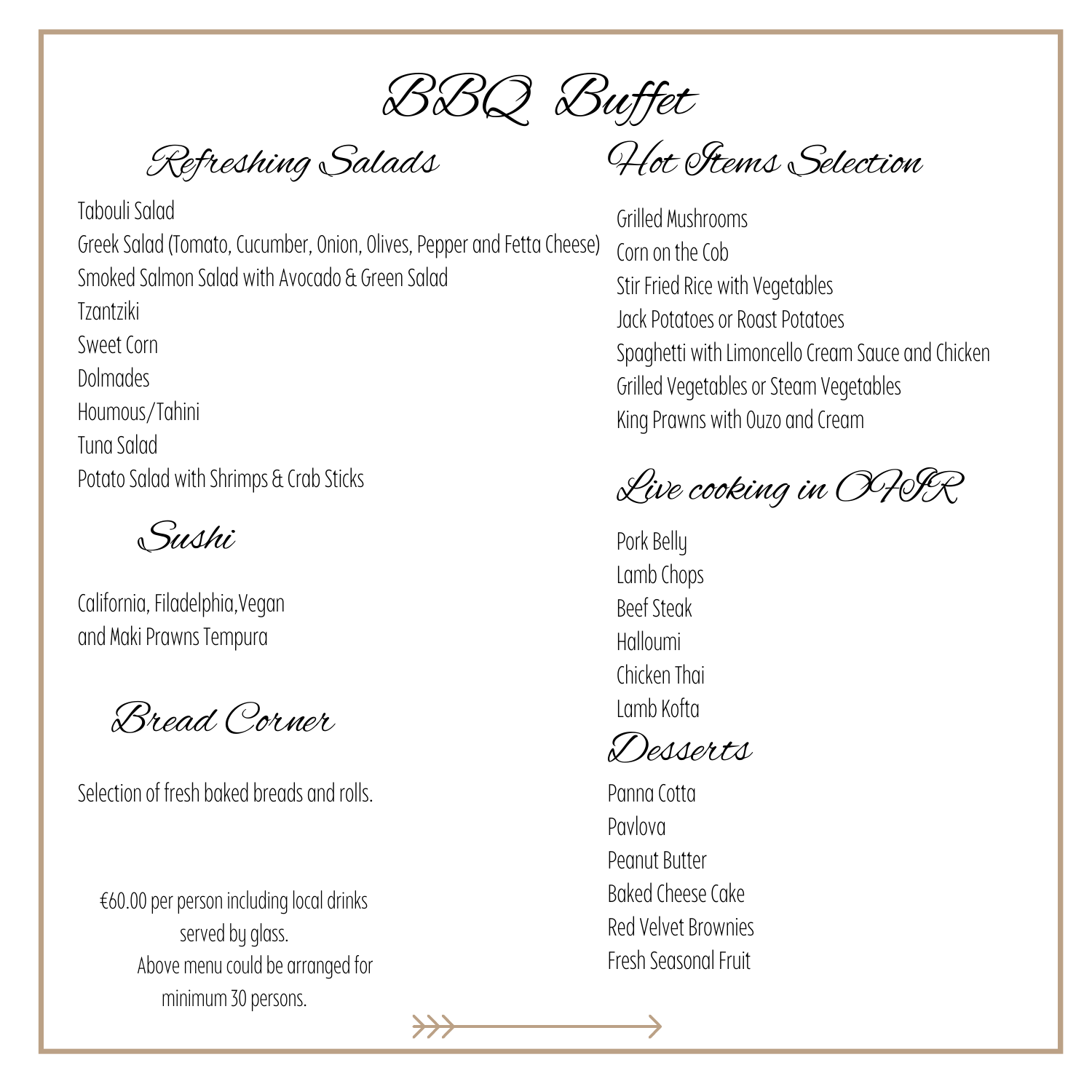Wedding Cocktail Menu



Chicken Wings Chinese Style Spicy chicken skewers Samosa with sweet chilli sauce Pitta Pockets with halloumi VEGETARIAN Spinach pies Cheese pies Mozzarella Sticks Mexican Station with Chicken and Vegetarian Tortilla VEGETARIAN Coupes with mushroom Lemon meringue tart Chocolate profiteroles

Beverage Served

fruit juice, draught beer, non-alcohol & alcoholic fruit punch soft drinks, local champagne, mineral water.



€20.00 per person for 1 (one) hour cocktail. €24.00 per person for 2 (two) hours cocktail.

Above menu could be arranged for minimum 30 persons.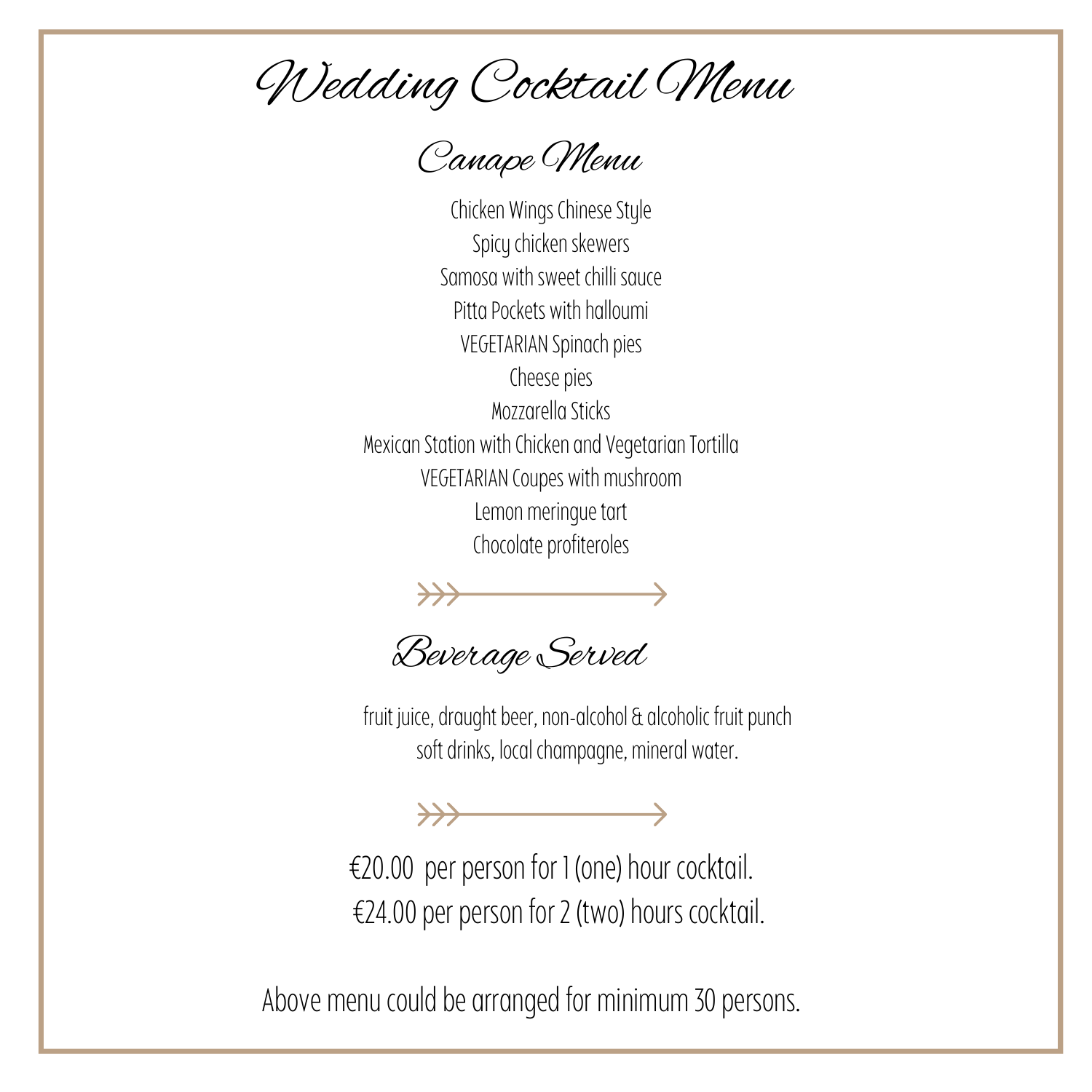Local Ordinary Beverage Catalogue

Wines

RED

Lordos Premium (Dry): A well-balanced dry wine, especially bottled for Lordos Beach Hotel. Santa Marina (Semi - Sweet): A fruity medium sweet red wine made from the indigenous Mavro grape variety with a deep red color, complex aroma and soft mellow taste. Aujos Elias (Dry): This wine has a deep red wine flavor of cherries, peppers and ripe fruits.

ROSE

Marana (Dry). This is a smooth dry rose wine with the wonderful structure and fine flavor of flowers and fruits.

Santa Marina (Dry): A fruity medium sweet rose wine made from Cyprus Mavro grapes, carefully chosen to produce a vibrant and refreshing wine.

#### **WHITE**

Lordos Premium (Dry): Bottled especially for our hotel, this white wine is produced for the indigenous Xynisteri grape variety.

Saint Pandeleimon (Semi - sweet): Medium sweet wine with a floral bouquet and a palate of stone fruits and citrus.

Thisbe (medium dry): Medium dry fruity wine with a fresh palate of apples and grapefruit.

Alcoholic & non Alcoholic Beverage

Local Beers (Carlsberg, KEO) Mineral Water Soft Drinks Juices Coffee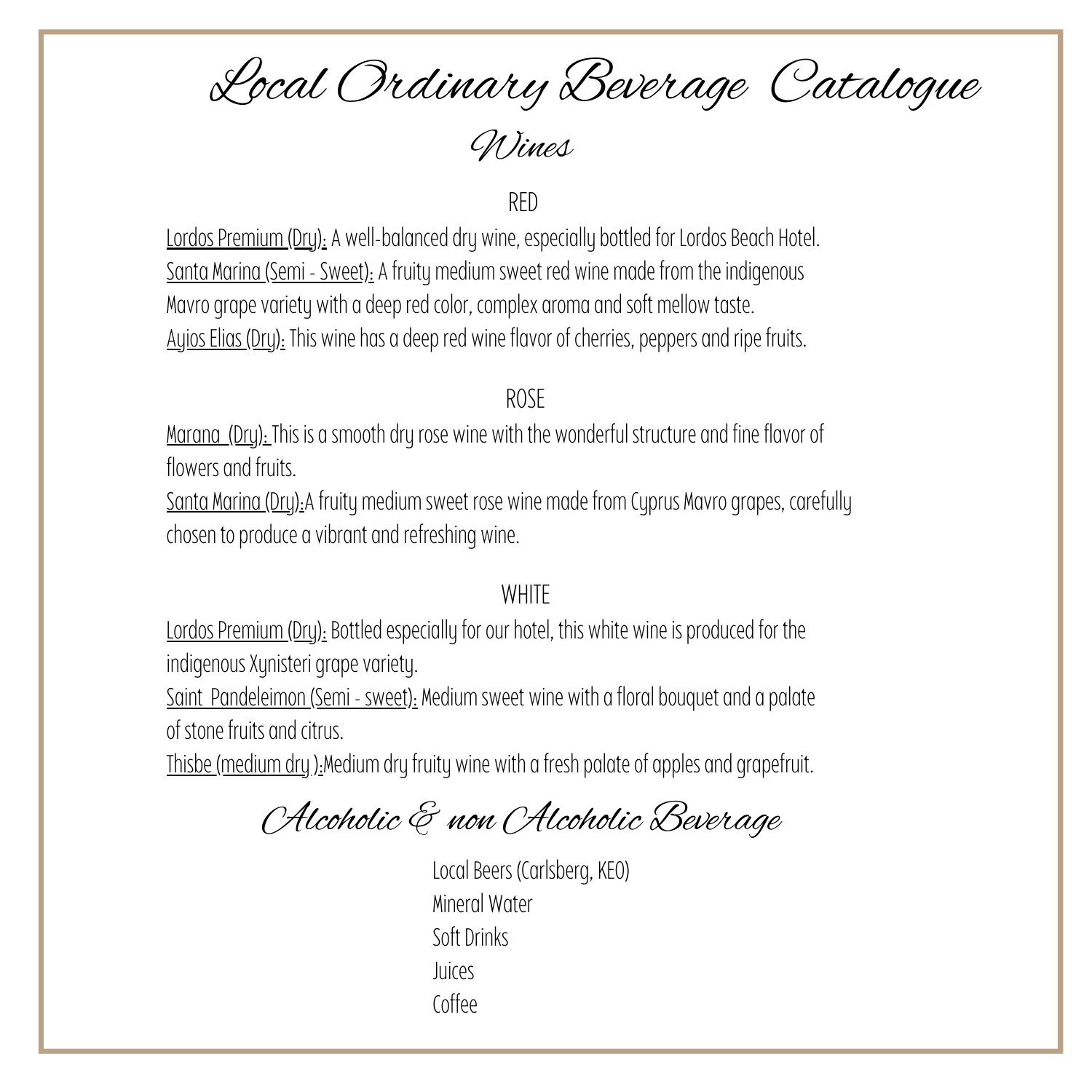

| €85.00     |
|------------|
| € $100.00$ |
| €95.00     |
| €120.00    |
| €210.00    |
|            |

Sparkling wines

| Henkell Trocken Dry Sec          | €35.00    |
|----------------------------------|-----------|
| Martini Et Rossi Asti Spumante   | €35.00    |
| Lamprousco rose                  | € $18.00$ |
| Chevalier brut white/rose        | €25.00    |
| <b>Follador Prosecco Treviso</b> | €24.00    |
| Follador Prosecco 20 cl          | € $8.00$  |

 $\left. \begin{array}{c} \displaystyle \big\downarrow \big\downarrow \big\downarrow \end{array} \right.$  $\rightarrow$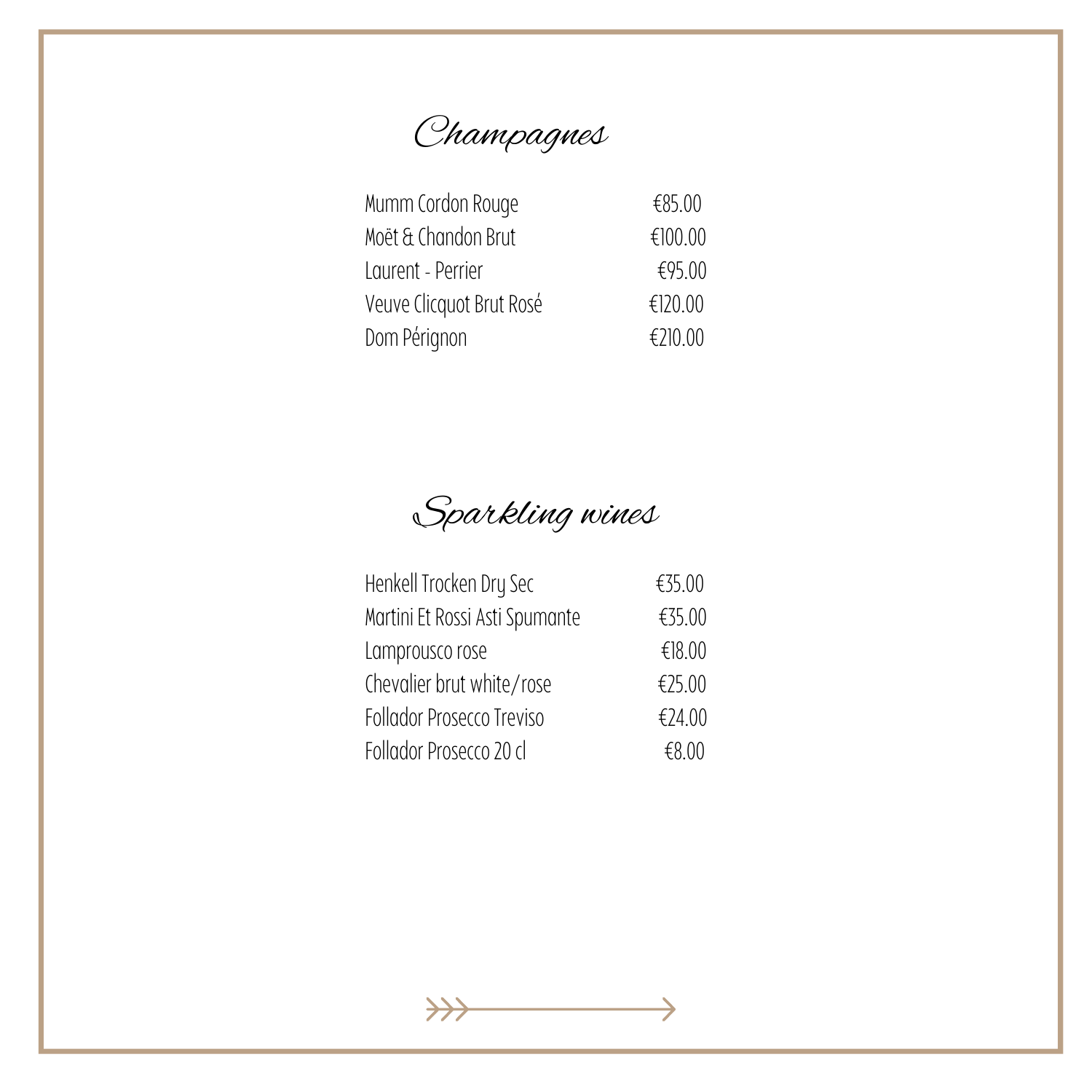$\left. \begin{array}{c} \displaystyle \text{ }\\ \displaystyle \text{ }\\ \displaystyle \text{ }\\ \displaystyle \text{ }\\ \end{array} \right\}$  $\rightarrow$